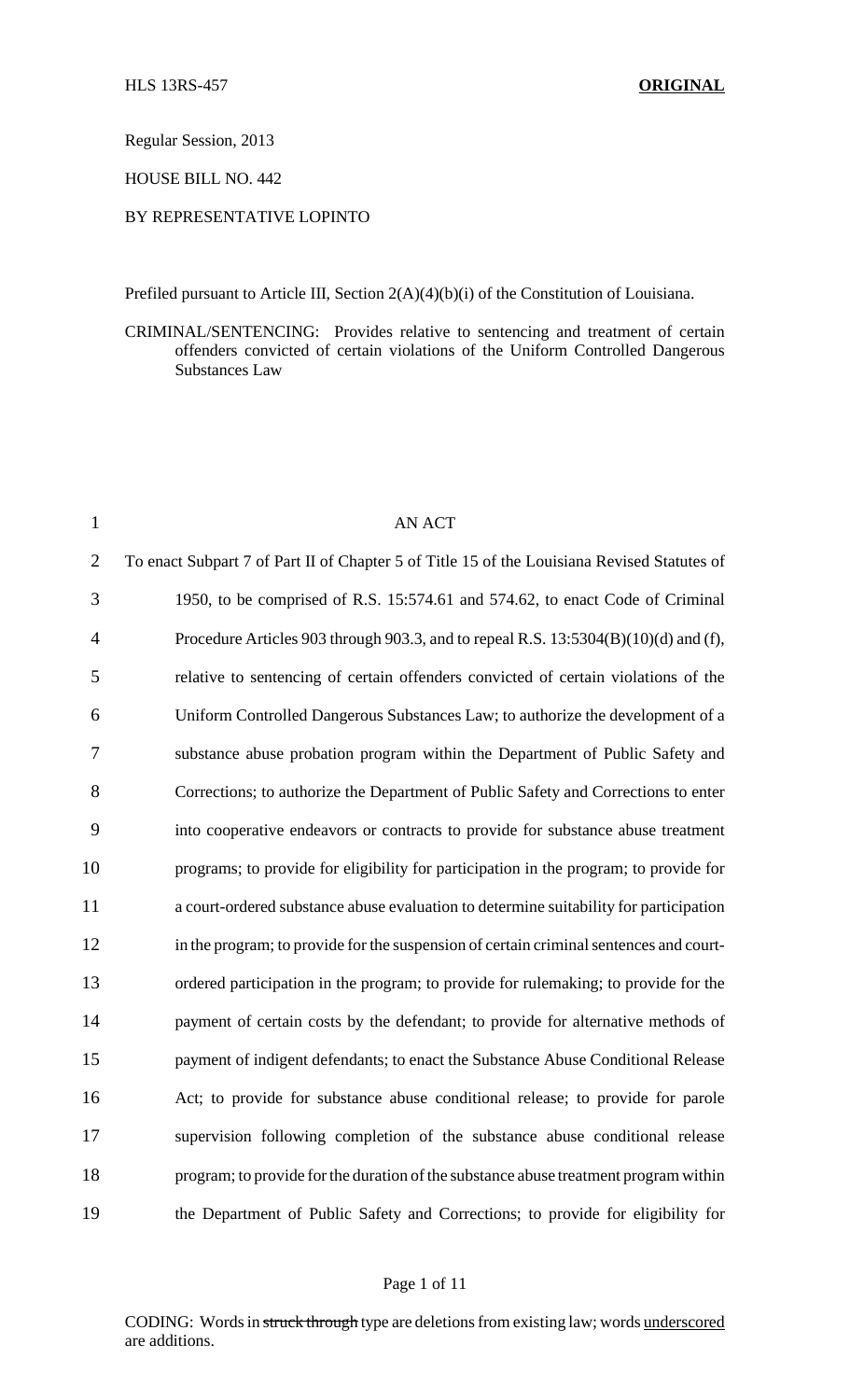| $\mathbf{1}$   | substance abuse conditional release; to provide for an addiction disorder assessment   |
|----------------|----------------------------------------------------------------------------------------|
| $\overline{2}$ | and a mental health screening to determine suitability for the program; to provide for |
| 3              | criteria for removal from participation in the program; to provide for the             |
| $\overline{4}$ | consequences of failure to complete the substance abuse probation program or the       |
| 5              | substance abuse conditional release program; to modify disqualification criteria for   |
| 6              | the drug division probation program; and to provide for related matters.               |
| 7              | Be it enacted by the Legislature of Louisiana:                                         |
| 8              | Section 1. Code of Criminal Procedure Articles 903 through 903.3 are hereby            |
| 9              | enacted to read as follows:                                                            |
| 10             | Art. 903. Substance abuse probation program; authorization                             |
| 11             | A. The secretary of the Department of Public Safety and Corrections is                 |
| 12             | authorized to establish a substance abuse probation program within the department.     |
| 13             | <b>B.</b> The program shall provide substance abuse counseling and treatment for       |
| 14             | defendants sentenced to substance abuse probation pursuant to the provisions of        |
| 15             | Article 903.2 of this Code.                                                            |
| 16             | C. The department may enter into cooperative endeavors or contracts with               |
| 17             | the Department of Health and Hospitals, training facilities, and service providers to  |
| 18             | provide for substance abuse treatment and counseling for defendants participating      |
| 19             | in the program.                                                                        |
| 20             | D. The department shall adopt rules and guidelines as it deems necessary for           |
| 21             | the administration and implementation of this program.                                 |
| 22             | E. The provisions of this Article shall be implemented only to the extent that         |
| 23             | funds are available within the department for this purpose and to the extent that is   |
| 24             | consistent with available resources and appropriate classification criteria.           |
| 25             | Article 903.1. Substance abuse probation program; eligibility                          |
| 26             | A. In order to be eligible for the substance abuse probation program, the              |
| 27             | defendant shall not be excluded from participation pursuant to the provisions of       |
| 28             | Paragraph B of this Article and shall be charged with any of the following offenses:   |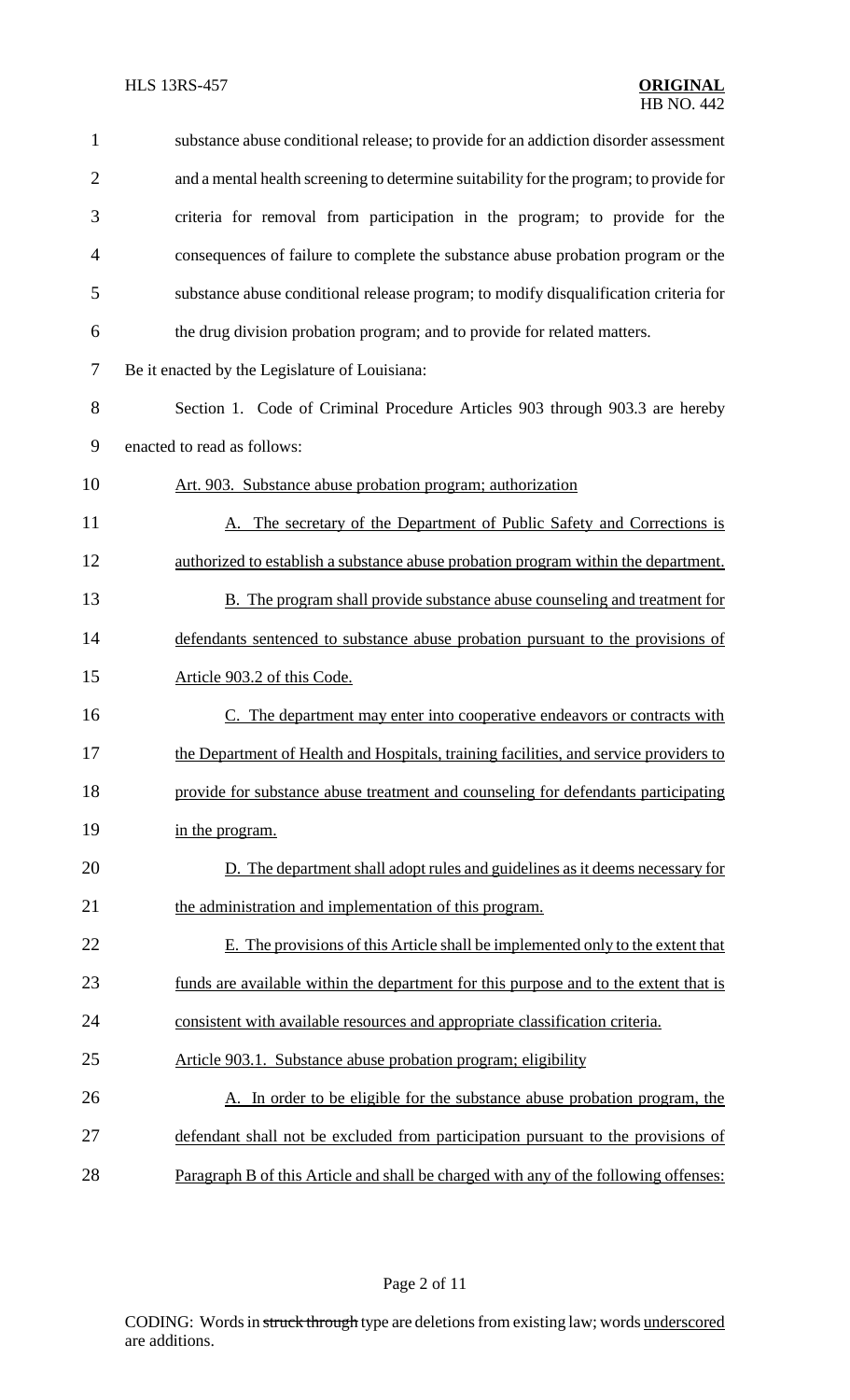| $\mathbf{1}$   | (1) Felony possession of a controlled dangerous substance as defined in R.S.                 |
|----------------|----------------------------------------------------------------------------------------------|
| $\overline{2}$ | $\underline{40:966(C)}$ , $967(C)$ , $968(C)$ or $969(C)$ .                                  |
| 3              | (2) Except as provided in Subparagraph (3) of this Paragraph, possession                     |
| 4              | with intent to distribute a controlled dangerous substance as defined in R.S.                |
| 5              | $40:966(A)$ , $967(A)$ , $968(A)$ , or $969(A)$ where the offense involves less than twenty- |
| 6              | eight grams of the controlled dangerous substance.                                           |
| 7              | (3) Possession with intent to distribute marijuana or synthetic cannabinoids                 |
| 8              | as defined in R.S. $40:966(A)$ where the offense involves less than one pound of             |
| 9              | marijuana or synthetic cannabinoids.                                                         |
| 10             | B. The provisions of this Article shall not apply to any defendant who has                   |
| 11             | been convicted of a crime of violence as defined in R.S. 14:2(B) or a sex offense as         |
| 12             | defined in R.S. 15:541, or any defendant who has participated in or declined to              |
| 13             | participate in a drug division probation program as provided for in R.S. 13:5301 et          |
| 14             | seq.                                                                                         |
| 15             | Art. 903.2. Substance abuse probation; sentencing                                            |
| 16             | Notwithstanding any other provision of law to the contrary, a court shall                    |
| 17             | suspend a sentence and order an eligible defendant to participate in a substance abuse       |
| 18             | probation program provided by the department pursuant to Article 903 of this Code            |
| 19             | if the court determines all of the following:                                                |
| 20             | The court has reason to believe that the defendant suffers from an<br>(1)                    |
| 21             | addiction to a controlled dangerous substance.                                               |
| 22             | The defendant is likely to respond to the substance abuse probation<br>(2)                   |
| 23             | program.                                                                                     |
| 24             | (3) Whether the available substance abuse probation program is appropriate                   |
| 25             | to meet the needs of the defendant.                                                          |
| 26             | (4) The defendant does not pose a threat to the community and it is in the                   |
| 27             | best interest of justice to provide the defendant with treatment as opposed to               |
| 28             | incarceration or other sanctions.                                                            |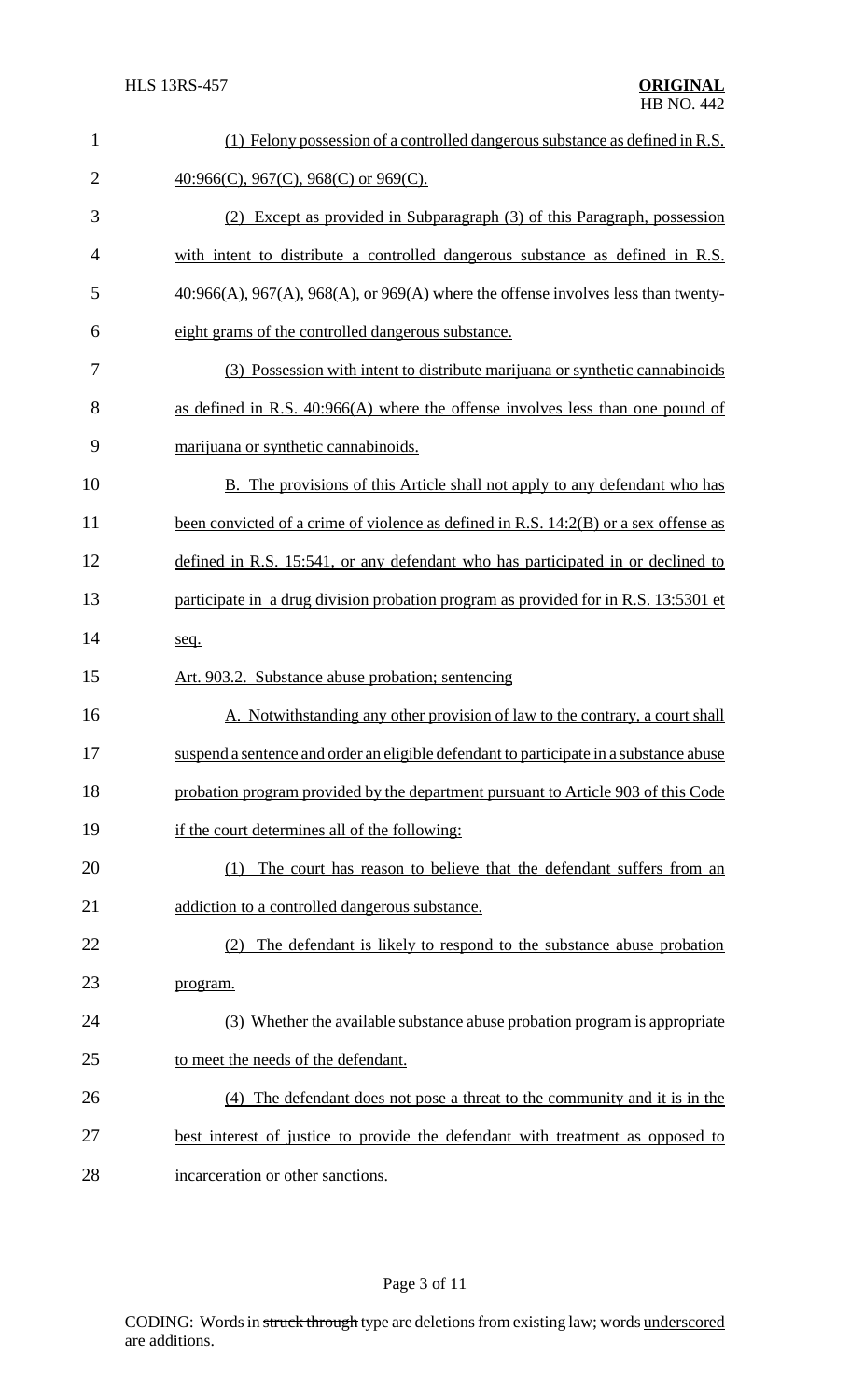| $\mathbf{1}$   | $B(1)$ The court shall order the department to assign an authorized evaluator          |
|----------------|----------------------------------------------------------------------------------------|
| $\overline{2}$ | to prepare a suitability report. The suitability report shall delineate the nature and |
| 3              | degree of the treatment necessary to address the individual defendant's drug or        |
| 4              | alcohol dependency or addiction, the reasonable availability of such treatment, and    |
| 5              | the defendant's appropriateness for the program. The district attorney and             |
| 6              | defendant's attorney shall have an opportunity to provide relevant information to the  |
| 7              | evaluator to be included in the report.                                                |
| 8              | (2) The authorized evaluator shall examine the defendant, using standardized           |
| 9              | testing and evaluation procedures, and shall provide to the court and the district     |
| 10             | attorney the results of the examination and evaluation along with its recommendation   |
| 11             | as to whether the individual is a suitable candidate for the substance abuse probation |
| 12             | program.                                                                               |
| 13             | (3) If the court determines that the defendant should be enrolled in the               |
| 14             | substance abuse probation program, the court shall suspend the execution of the        |
| 15             | sentence and place the defendant on supervised probation under the terms and           |
| 16             | conditions of the substance abuse probation program.                                   |
| 17             | $C(1)$ If the judge makes an affirmative finding that the defendant is unlikely        |
| 18             | to successfully respond to treatment without confinement, the court may impose         |
| 19             | additional incarceration or conditions of probation including but not limited to long  |
| 20             | term residential treatment or inpatient treatment either within the department or      |
| 21             | within the community.                                                                  |
| 22             | (2) The defendant shall be required to participate in alcohol and drug testing         |
| 23             | at his own expense, unless the court determines that he is indigent.                   |
| 24             | $D(1)$ If the defendant violates any condition of his probation or if the              |
| 25             | defendant would benefit from an adjustment to the probation or treatment program,      |
| 26             | the defendant, the treatment supervisor, the probation officer, the district attorney, |
| 27             | or the court, on its own motion, may file a motion to modify the terms and conditions  |
| 28             | of the probation or file a motion to revoke the defendant's probation. After a         |
| 29             | contradictory hearing on the motion, the court may do either of the following:         |

# Page 4 of 11

CODING: Words in struck through type are deletions from existing law; words underscored are additions.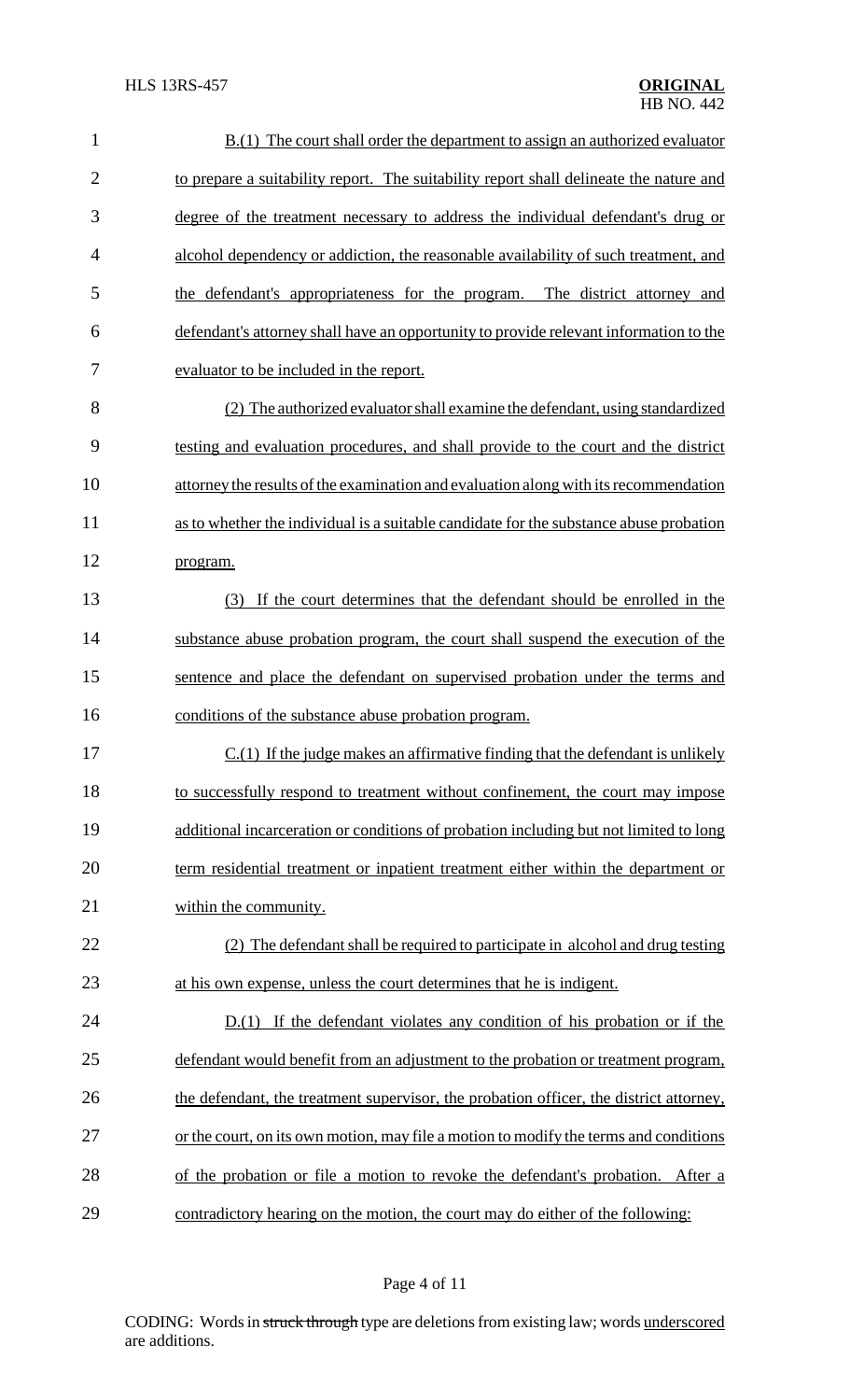| $\mathbf{1}$   | (a) Modify the conditions of probation, including ordering the defendant to              |
|----------------|------------------------------------------------------------------------------------------|
| $\overline{2}$ | participate in a drug division probation program pursuant to R.S. 13:5301 et seq.        |
| 3              | (b) Revoke the defendant's probation and execute the sentence.                           |
| $\overline{4}$ | (2) A defendant placed on probation pursuant to the provisions of this Article           |
| 5              | shall be subjected to the administrative sanctions provided for in Article 899.1 of this |
| 6              | Code.                                                                                    |
| 7              | (3) If the defendant's probation is revoked, the defendant shall be required             |
| 8              | to serve the suspended sentence and shall receive credit for time served in any          |
| 9              | correctional facility for commission of the crime as otherwise allowable by law.         |
| 10             | E. The provisions of Article 893(A) and $(E)(1)(b)$ of this Code which                   |
| 11             | prohibit the court from suspending or deferring the imposition of sentences for          |
| 12             | violations of the Uniform Controlled Dangerous Substances Law or for violations          |
| 13             | of R.S. 40:966(A), 967(A), 968(A), 969(A), or 970(A) shall not apply to defendants       |
| 14             | who otherwise meet the eligibility criteria for substance abuse probation programs       |
| 15             | as authorized by this Article.                                                           |
| 16             | F. The provisions of this Article shall not be construed to limit the authority          |
| 17             | of the court to defer a sentence for a violation of the Uniform Controlled Dangerous     |
| 18             | Substances Law as otherwise provided by law.                                             |
| 19             | Art. 903.3. Substance abuse treatment program; cost                                      |
| 20             | A. A defendant who is placed under the supervision of the substance abuse                |
| 21             | probation program shall pay the cost of the treatment program to which he is             |
| 22             | assigned and the cost of any additional supervision that may be required to the extent   |
| 23             | of his financial resources as determined by the substance abuse treatment program.       |
| 24             | B. If the defendant does not have the financial resources to pay all the related         |
| 25             | costs of the probation program, the court may do either of the following:                |
| 26             | (1) To the extent practicable, arrange for the defendant to be assigned to a             |
| 27             | treatment program funded by the state or federal government.                             |
| 28             | (2) With the recommendation of the treatment program, order the defendant                |
| 29             | to perform supervised work for the benefit of the community in lieu of paying all or     |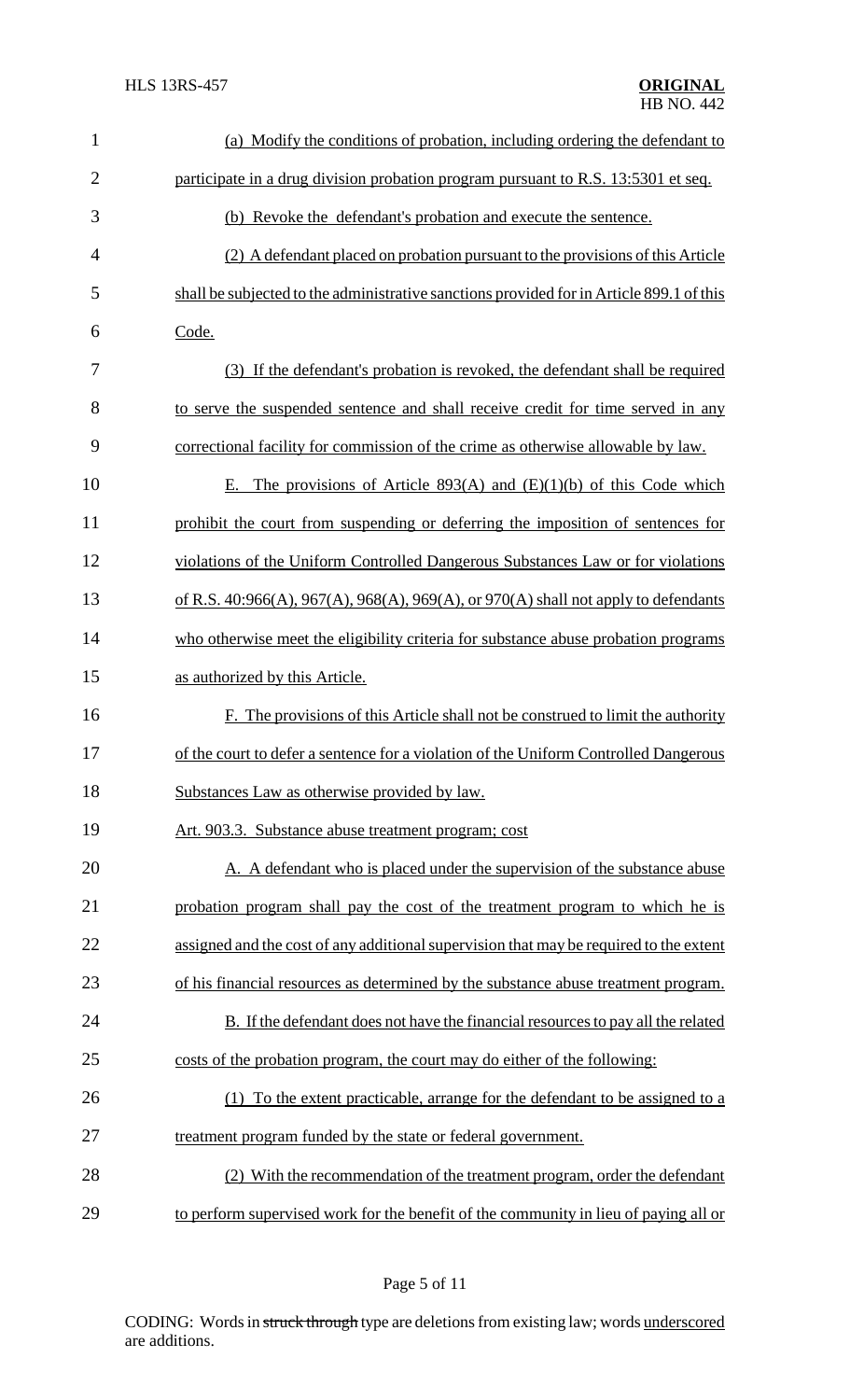| $\mathbf{1}$   | a part of the costs related to his treatment and supervision. The work shall be                |
|----------------|------------------------------------------------------------------------------------------------|
| $\overline{2}$ | performed for and under the supervising authority of a parish, municipality, or other          |
| 3              | political subdivision or agency of the state or a charitable organization that renders         |
| 4              | service to the community or its residents.                                                     |
| 5              | Section 2. Subpart 7 of Part II of Chapter 5 of Title 15 of the Louisiana Revised              |
| 6              | Statutes of 1950, comprised of R.S. 15:574.61 and 574.62, is hereby enacted to read as         |
| 7              | follows:                                                                                       |
| 8              | SUBSTANCE ABUSE CONDITIONAL RELEASE                                                            |
| 9              | §574.61. Short title                                                                           |
| 10             | This Part may be referred to and may be cited as the "Substance Abuse"                         |
| 11             | Conditional Release Act".                                                                      |
| 12             | §574.62. Substance abuse conditional release                                                   |
| 13             | A. The secretary of the Department of Public Safety and Corrections is                         |
| 14             | hereby authorized to release an offender sentenced to the custody of the department            |
| 15             | to intense parole supervision as provided in R.S. 15:574.4.4, if the offender meets            |
| 16             | certain requirements provided for in this Section and meets the requirements of any            |
| 17             | <u>rules or regulations adopted by the secretary in accordance with the provisions of this</u> |
| 18             | Section.                                                                                       |
| 19             | B. An offender shall be eligible for conditional release pursuant to the                       |
| 20             | provisions of this Section if all of the following conditions are met:                         |
| 21             | (1) The offender is willing to participate in the program.                                     |
| 22             | (2) The offender has been convicted and is serving a sentence for a first or                   |
| 23             | second offense possession or possession with the intent to distribute a controlled             |
| 24             | dangerous substance as defined by Part X of Chapter 4 of Title 40 of the Louisiana             |
| 25             | Revised Statutes of 1950.                                                                      |
| 26             | (3) The offender has no convictions for a crime of violence as defined by                      |
| 27             | R.S. 14:2 or a sex offense as defined by R.S. 15:541.                                          |
| 28             | (4) The offender has not previously been released pursuant to the provisions                   |
| 29             | of this Section.                                                                               |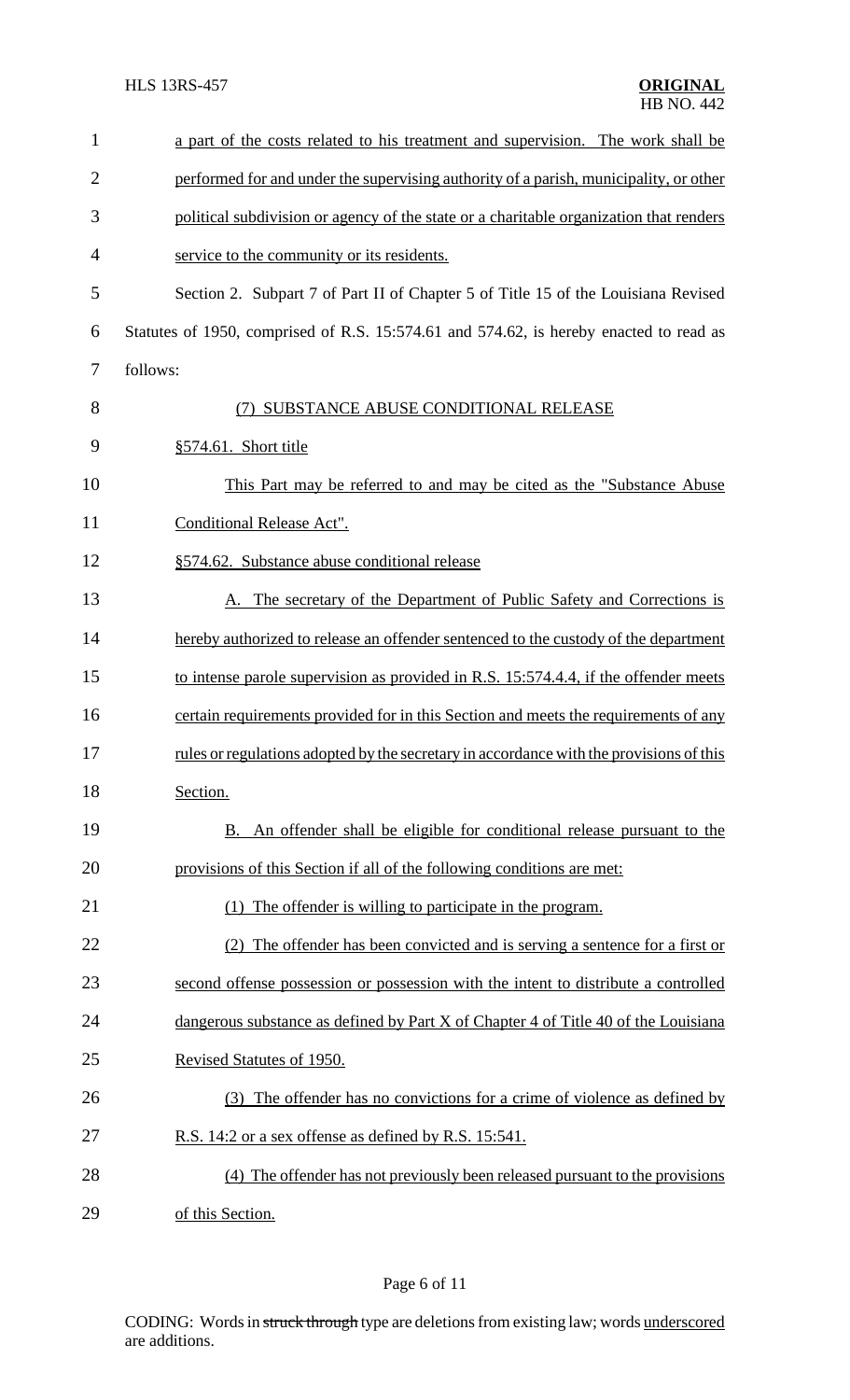| $\mathbf{1}$   | (5) The offender has served at least two years in actual physical custody and           |
|----------------|-----------------------------------------------------------------------------------------|
| $\overline{2}$ | is within one year of his projected release date.                                       |
| 3              | $C(1)$ If the offender meets the criteria set forth in Subsection B of this             |
| 4              | Section, the offender shall be required to undergo an addiction disorder assessment     |
| 5              | and a mental health screening which shall be reviewed by the secretary of the           |
| 6              | department and considered by the secretary in determining the offender's suitability    |
| 7              | to participate in the treatment program. In determining suitability the secretary shall |
| 8              | consider all of the following:                                                          |
| 9              | (a) Whether the offender's release may pose a danger to the general public              |
| 10             | or to an individual. In making this determination, the secretary shall consider all of  |
| 11             | the following:                                                                          |
| 12             | The offender's involvement in any gang activity during the offender's<br>(i)            |
| 13             | term of imprisonment.                                                                   |
| 14             | (ii) The offender's custody classification as defined by the department.                |
| 15             | The risk of violence associated with the offender's release.<br>(iii)                   |
| 16             | (iv) The availability of sufficient supervision resources as determined by the          |
| 17             | secretary.                                                                              |
| 18             | Whether the offender has a suitable release plan. In evaluating the<br>(b)              |
| 19             | release plan, the secretary shall consider all of the following:                        |
| 20             | (i) Plans for aftercare.                                                                |
| 21             | (ii) Availability of community-based chemical dependency treatment.                     |
| 22             | Opportunities for gainful employment.<br>(iii)                                          |
| 23             | (iv) An approved residence plan.                                                        |
| 24             | (2) If the offender meets the criteria set forth in Subsection B of this Section        |
| 25             | and the secretary determines that the offender is suitable to participate in the        |
| 26             | program, the offender shall be required to participate in an addiction disorder         |
| 27             | treatment program within a facility approved by the department that meets the           |
| 28             | standards adopted by the secretary or such other program as indicated by the            |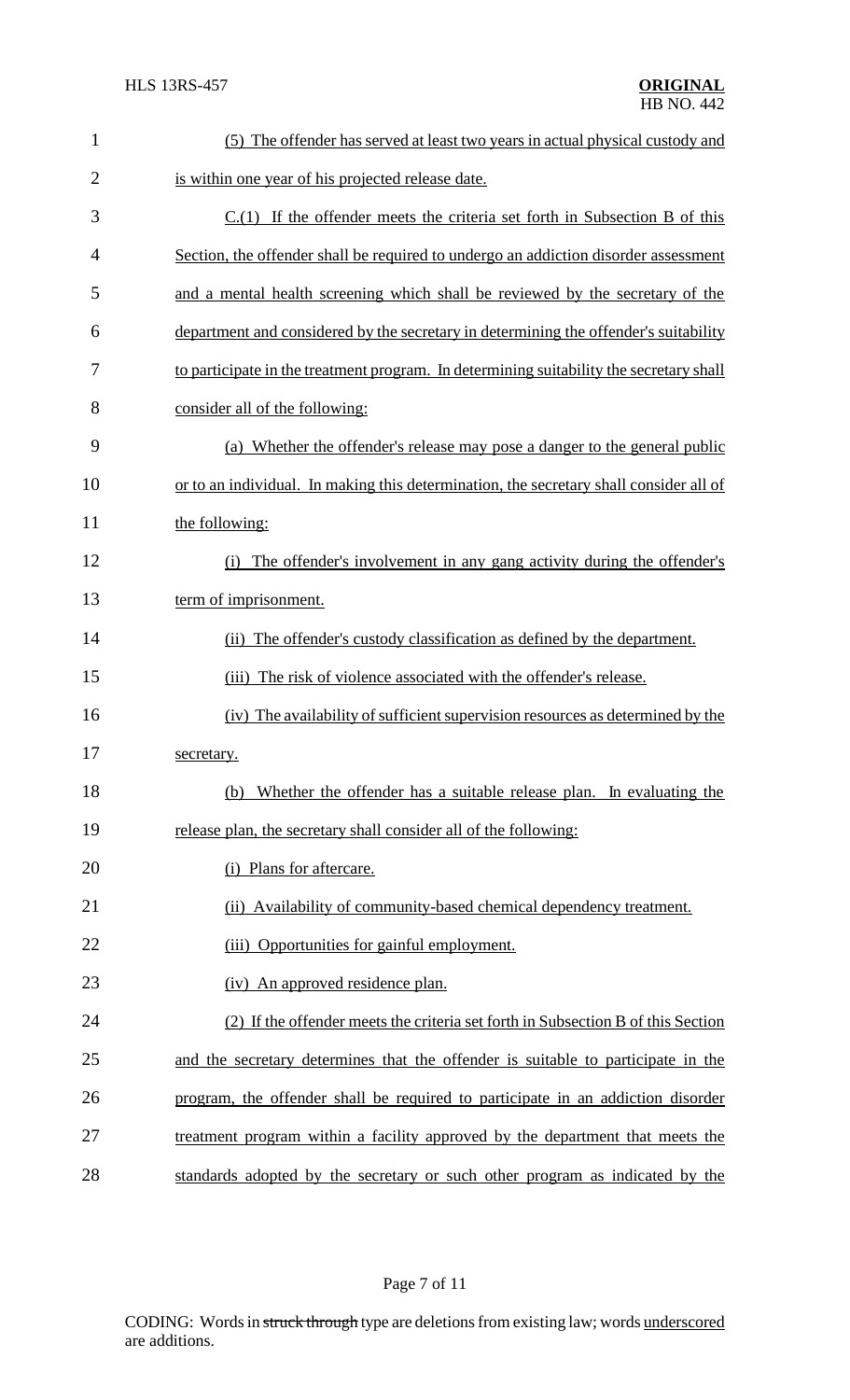| $\mathbf{1}$   | department's risk and needs assessment tool. The program shall last for not less than  |
|----------------|----------------------------------------------------------------------------------------|
| $\overline{2}$ | sixty days nor more than one hundred twenty days.                                      |
| 3              | D. The secretary may remove any offender from the program for any of the               |
| $\overline{4}$ | following:                                                                             |
| 5              | (1) The offender committed a violation of the rules of the program.                    |
| 6              | The offender committed a criminal offense or violated the department<br>(2)            |
| 7              | disciplinary rules while in the program.                                               |
| 8              | (3) The offender presents a risk to himself or others.                                 |
| 9              | E. If the offender fails to successfully complete the program or is removed            |
| 10             | from the program pursuant to Subsection D of this Section, he shall be required to     |
| 11             | serve the remainder of his sentence as originally imposed. The offender shall not      |
| 12             | lose any good time earned during his participation in the program.                     |
| 13             | F. If the offender successfully completes the program, the secretary may               |
| 14             | release the offender to intense parole supervision as provided in R.S. 15:574.4.4 and  |
| 15             | subject the offender to certain additional conditions imposed by the secretary         |
| 16             | pursuant to the provisions of this Section.                                            |
| 17             | G. Prior to the offender's release pursuant to the provisions of this Section,         |
| 18             | the offender shall sign a written agreement to comply with all requirements of R.S.    |
| 19             | 15:574.4.4, the requirements of this Section, and any other conditions imposed by      |
| 20             | the secretary pursuant to the provisions of this Section.                              |
| 21             | $H(1)$ As a condition of the offender's release pursuant to the provisions of          |
| 22             | this Section, the secretary shall require the offender to submit to random drug and    |
| 23             | alcohol testing and electronic monitoring as determined to be necessary by the         |
| 24             | secretary.                                                                             |
| 25             | (2) If determined by the secretary to be necessary, the secretary may require          |
| 26             | the offender to participate in further substance abuse treatment while on release      |
| 27             | pursuant to the provisions of this Section. The offender shall be required to bear the |
| 28             | cost of such treatment.                                                                |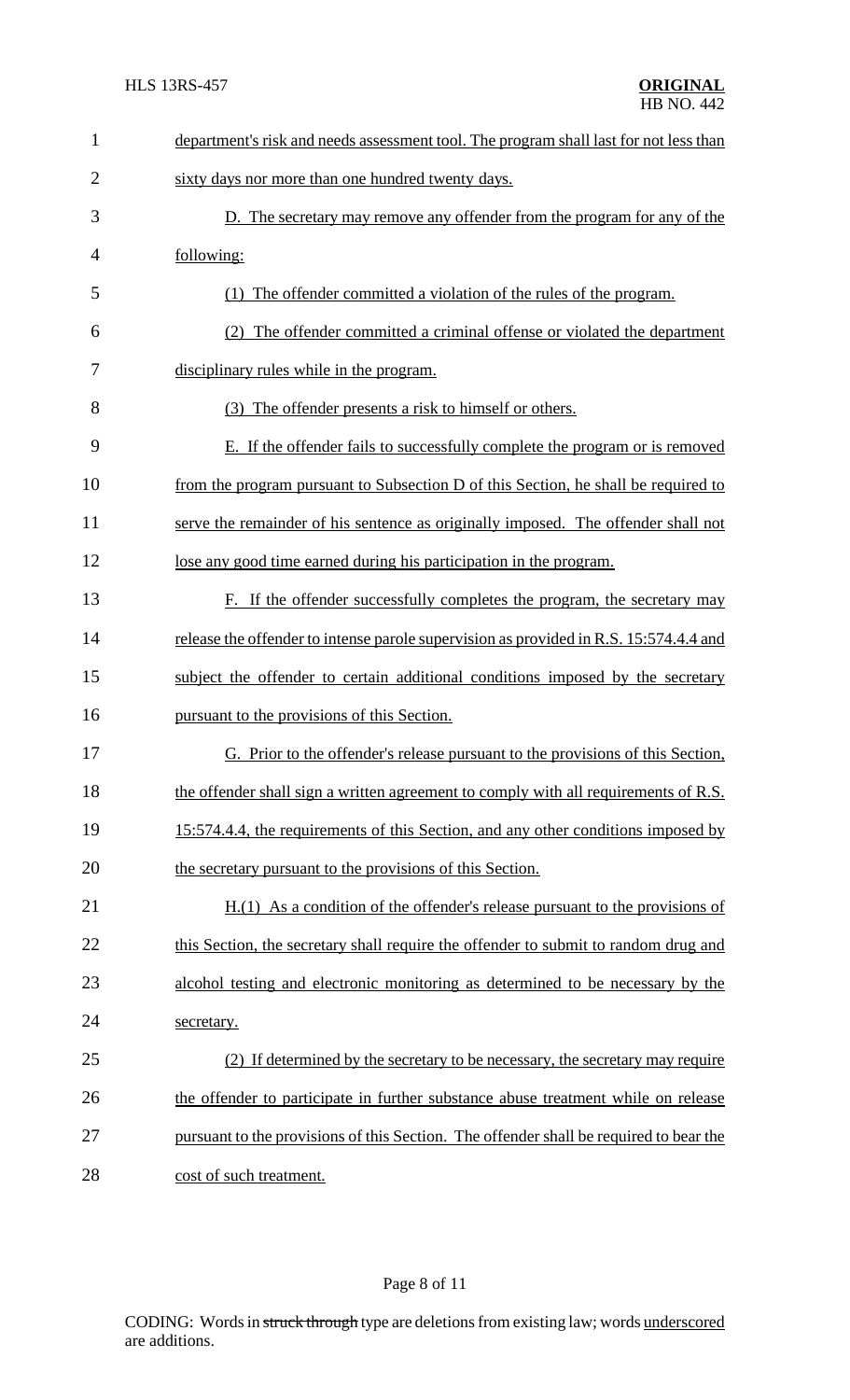| $\mathbf{1}$   | The secretary may impose any other conditions deemed necessary to<br>(3)           |
|----------------|------------------------------------------------------------------------------------|
| $\overline{2}$ | accomplish the goals of this Section.                                              |
| 3              | I. When an offender is released pursuant to the provisions of this Section, he     |
| $\overline{4}$ | shall be released as if released on parole and shall be subject to the provisions  |
| 5              | relative to parole including R.S. 15:574.4.4 et seq.                               |
| 6              | J. The secretary of the department is hereby authorized to establish rules and     |
| 7              | regulations to provide for the administration of this Section.                     |
| 8              | Section 3. R.S. $13:5304(B)(10)(d)$ and (f) are hereby repealed in their entirety. |
|                |                                                                                    |

## DIGEST

The digest printed below was prepared by House Legislative Services. It constitutes no part of the legislative instrument. The keyword, one-liner, abstract, and digest do not constitute part of the law or proof or indicia of legislative intent. [R.S. 1:13(B) and 24:177(E)]

Lopinto HB No. 442

**Abstract:** Provides relative to sentencing and treatment for certain offenders convicted of certain controlled dangerous substances violations.

Proposed law authorizes the secretary of DPS&C to establish a substance abuse probation program to provide substance abuse counseling and treatment for defendants sentenced to substance abuse probation.

Proposed law authorizes the secretary of DPS&C to enter into cooperative endeavors or contracts with DHH, training facilities, and service providers to provide for substance abuse treatment and counseling for defendants participating in the program.

Proposed law provides that the program shall not apply to any defendant who has been convicted of a crime of violence or any sex offense, or any defendant who has participated in or declined to participate in a drug division probation program as authorized by present law.

Proposed law further provides that in order to be eligible for the substance abuse probation program, the defendant shall be charged with one of the following offenses:

- (1) Felony possession of a controlled dangerous substance.
- (2) Possession with intent to distribute a controlled dangerous substance where the offense involves less than 28 grams of the controlled dangerous substance.
- (3) Possession with intent to distribute marijuana or synthetic cannabinoids where the offense involves less than one pound of marijuana or synthetic cannabinoids.

Proposed law provides that a court shall suspend a sentence and order an eligible defendant to participate in a substance abuse probation program provided by the DPS&C if the court determines all of the following:

(1) The court has reason to believe that the defendant suffers from an addiction to a controlled dangerous substance.

#### Page 9 of 11

CODING: Words in struck through type are deletions from existing law; words underscored are additions.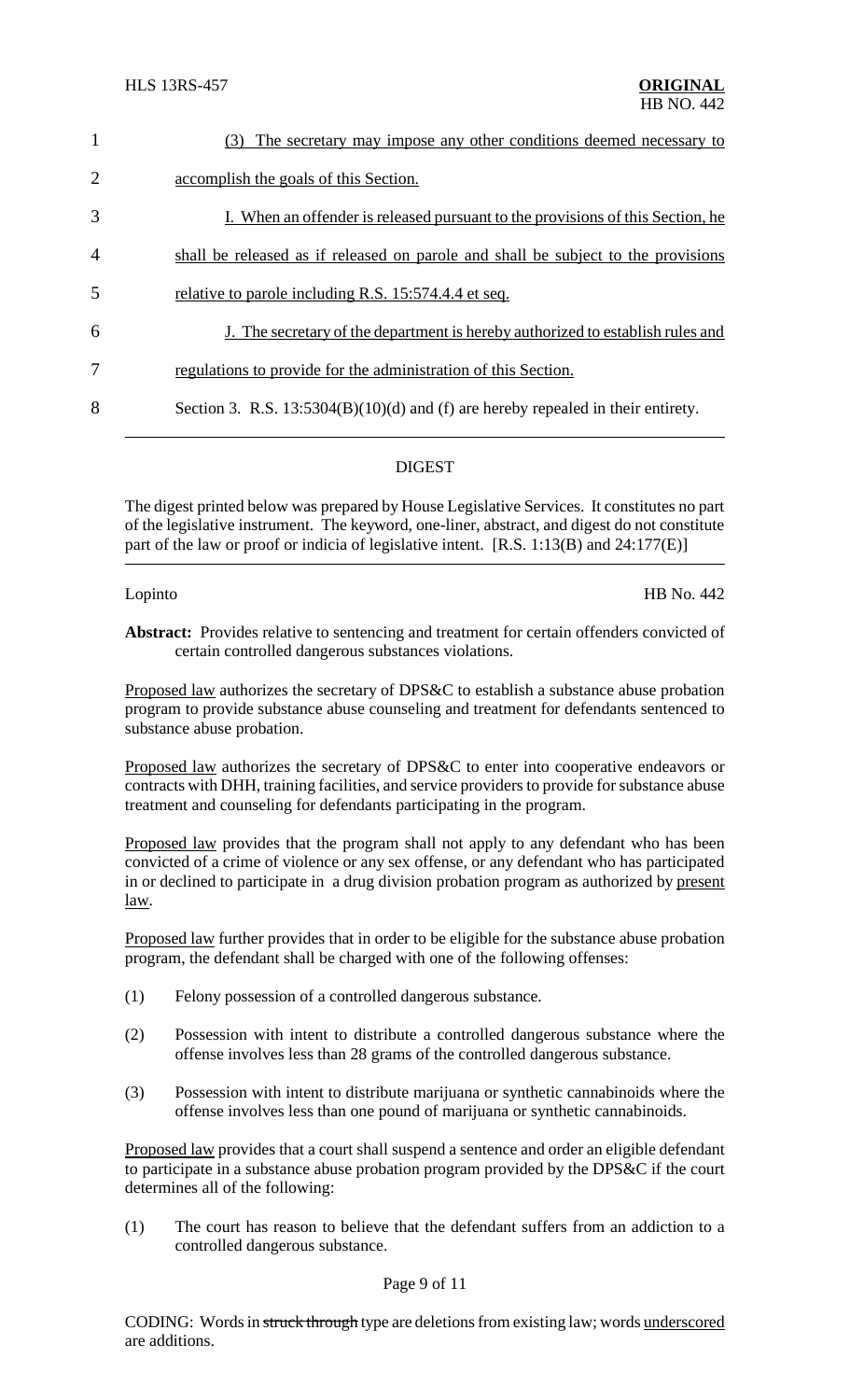- (2) The defendant is likely to respond to the substance abuse probation program.
- (3) Whether the available substance abuse probation program is appropriate to meet the needs of the defendant.
- (4) The defendant does not pose a threat to the community and it is in the best interest of justice to provide the defendant with treatment as opposed to incarceration or other sanctions.

Proposed law provides that if an offender is eligible for participation in the program, the court shall order DPS&C to assign an authorized evaluator to prepare a suitability report, which shall delineate the nature and degree of the treatment necessary to address the individual defendant's drug or alcohol dependency or addiction, the reasonable availability of such treatment, and the defendant's appropriateness for the program. The district attorney and defendant's attorney shall have an opportunity to provide relevant information to the evaluator to be included in the report.

Proposed law provides for the substance abuse conditional release program and authorizes the secretary of DPS&C to release an offender sentenced to the custody of the department to intense parole supervision if the offender meets certain requirements.

Proposed law provides that an offender shall be eligible for conditional release if all of the following conditions are met:

- (1) The offender is willing to participate in the program.
- (2) The offender has been convicted and is serving a sentence for a first or second offense possession or possession with the intent to distribute a controlled dangerous substance.
- (3) The offender has no convictions for a crime of violence or a sex offense.
- (4) The offender has not previously been released pursuant to the substance abuse conditional release program.
- (5) The offender has served at least two years in actual physical custody and is within one year of his projected release date.

Proposed law further provides that the offender shall be required to undergo an addiction disorder assessment and a mental health screening which shall be reviewed by the secretary of the department and considered by the secretary in determining the offender's suitability to participate in the treatment program.

Proposed law provides that DPS&C shall determine the suitability of the offender to participate in the program and shall consider whether the offender's release poses a danger to the general public or to an individual and whether the offender has a suitable release plan.

Proposed law provides that a defendant's treatment program shall last for not less than 60 days nor more than 120 days.

Proposed law provides that an offender may be removed from the program if he violates rules of the program, commits a criminal offense while in the program, or presents a risk to himself or others.

Proposed law provides that if the offender is removed from or fails to successfully complete the program, he shall be required to serve the remainder of his sentence as originally imposed and shall not lose any good time earned while participating in the program.

### Page 10 of 11